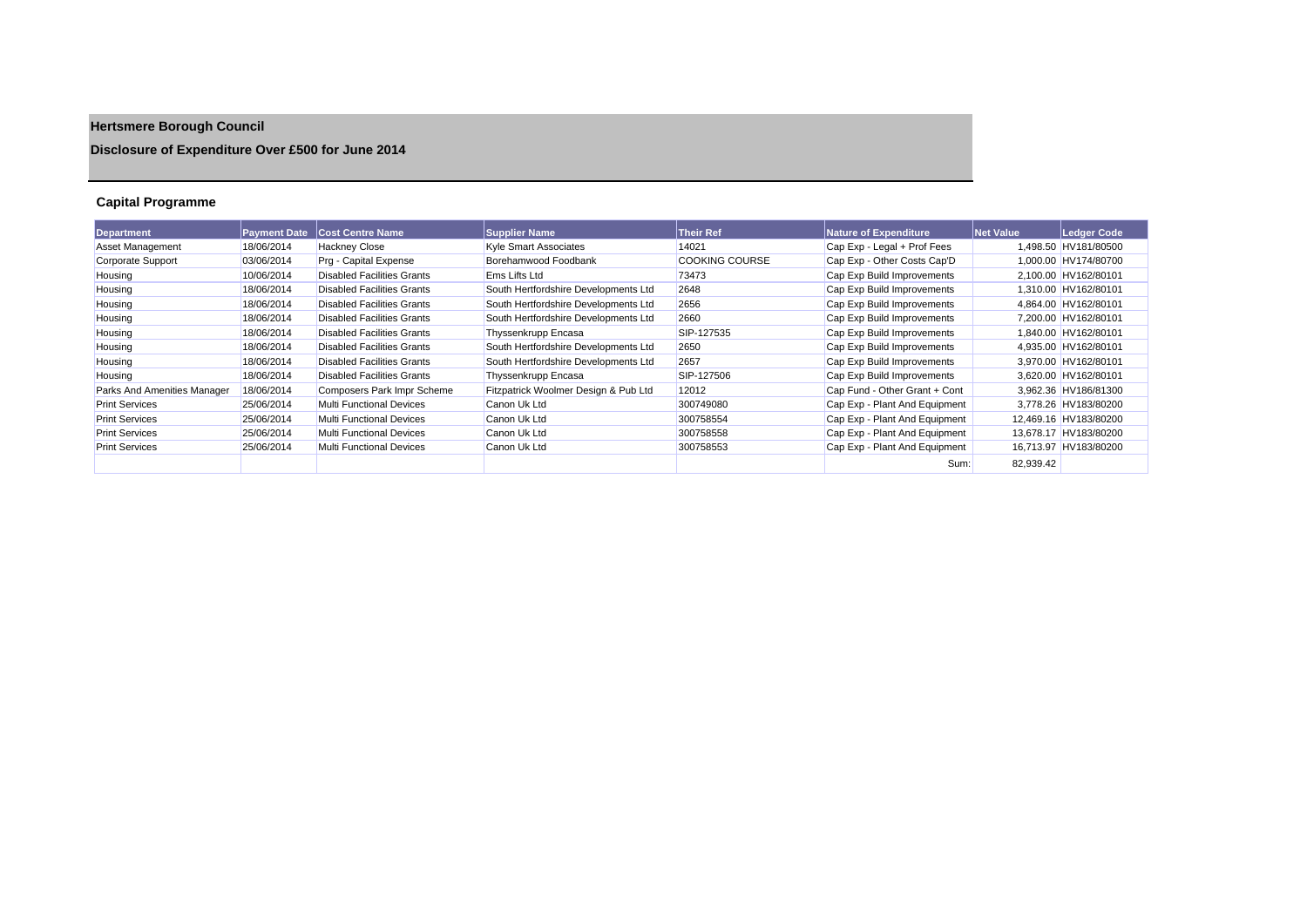## **Hertsmere Borough Council**

## **Disclosure of Expenditure Over £500 for June 2014**

#### **Revenue**

| <b>Department</b>       | <b>Payment Date</b> | Cost Centre Name                 | <b>Supplier Name</b>                     | <b>Their Ref</b> | <b>Nature of Expenditure</b> | <b>Net Value</b> | <b>Ledger Code</b>    |
|-------------------------|---------------------|----------------------------------|------------------------------------------|------------------|------------------------------|------------------|-----------------------|
| Anti Fraud Unit         | 03/06/2014          | <b>Anti Fraud Unit</b>           | Manpower Uk Ltd                          | DI90516          | Salaries - Agency            |                  | 1,777.65 HJ830/01004  |
| Anti Fraud Unit         | 10/06/2014          | <b>Anti Fraud Unit</b>           | Manpower Uk Ltd                          | DI91121          | Salaries - Agency            |                  | 1,828.79 HJ830/01004  |
| Anti Fraud Unit         | 19/06/2014          | <b>Anti Fraud Unit</b>           | Manpower Uk Ltd                          | DI91814          | Salaries - Agency            |                  | 1,899.27 HJ830/01004  |
| Anti Fraud Unit         | 26/06/2014          | Anti Fraud Unit                  | Manpower Uk Ltd                          | DI92351          | Salaries - Agency            |                  | 1,965.69 HJ830/01004  |
| Asset Management        | 02/06/2014          | Garages                          | Ccs                                      | 20140119         | Site Clearence               |                  | 915.00 HK110/02043    |
| Asset Management        | 02/06/2014          | <b>Asset Management</b>          | Venn Group Limited                       | 951002           | Salaries - Agency            |                  | 954.41 HB270/01004    |
| <b>Asset Management</b> | 02/06/2014          | Eastbury Rd Caravan Site         | <b>Affinity Water Limited</b>            | 1021863-&/18.05  | <b>Water Rates</b>           |                  | 886.39 HK100/02104    |
| Asset Management        | 11/06/2014          | <b>Civic Offices</b>             | Forefront Energy Solutions (Uk) Ltd      | F1-0046/14       | <b>General Repairs</b>       |                  | 6,664.00 HN700/02009  |
| Asset Management        | 03/06/2014          | <b>Asset Management</b>          | Manpower Uk Ltd                          | DI90516          | Salaries - Agency            |                  | 1,358.59 HB270/01004  |
| <b>Asset Management</b> | 04/06/2014          | Croxdale Rd Bw (Odds)            | <b>Expert Property Group</b>             | 49682            | <b>Building Repairs</b>      |                  | 2,100.00 HG544/02001  |
| Asset Management        | 04/06/2014          | <b>Building Maintenance Prog</b> | <b>Expert Property Group</b>             | 49681            | <b>Building Repairs</b>      |                  | 3,520.00 HD201/02001  |
| <b>Asset Management</b> | 11/06/2014          | <b>Civic Offices</b>             | <b>Cleantec Services Ltd</b>             | 31373            | <b>Contract Cleaning</b>     |                  | 5,388.85 HN700/02603  |
| <b>Asset Management</b> | 11/06/2014          | Bushey Museum - Rudolph Rd       | Cleantec Services Ltd                    | 31377            | <b>Contract Cleaning</b>     |                  | 595.51 HD121/02603    |
| <b>Asset Management</b> | 11/06/2014          | <b>Civic Offices</b>             | The Fresh-Ground Coffee Service          | 287645           | <b>Service Contracts</b>     |                  | 1,008.80 HN700/02028  |
| Asset Management        | 11/06/2014          | <b>Civic Offices</b>             | <b>W</b> H Services                      | 018900           | <b>Building Repairs</b>      |                  | 637.00 HN700/02001    |
| Asset Management        | 11/06/2014          | <b>Asset Management</b>          | Venn Group Limited                       | 952991           | Salaries - Agency            |                  | 788.16 HB270/01004    |
| <b>Asset Management</b> | 10/06/2014          | <b>Asset Management</b>          | Manpower Uk Ltd                          | DI91121          | Salaries - Agency            |                  | 1.084.31 HB270/01004  |
| <b>Asset Management</b> | 10/06/2014          | <b>Wyllyotts Art Centre</b>      | <b>Hertsmere Leisure</b>                 | OP/1024907       | Electricity                  |                  | 2,212.34 HD100/02102  |
| Asset Management        | 10/06/2014          | <b>Furzefield Centre Pool</b>    | <b>Hertsmere Leisure</b>                 | OP/1024905       | <b>Service Contracts</b>     |                  | 2,212.43 HD202/02028  |
| Asset Management        | 11/06/2014          | <b>Civic Offices</b>             | The Fresh-Ground Coffee Service          | 287646           | <b>Service Contracts</b>     |                  | 530.92 HN700/02028    |
| <b>Asset Management</b> | 11/06/2014          | <b>Building Maintenance Prog</b> | <b>Hertsmere Leisure</b>                 | OP/1024079       | <b>Building Repairs</b>      |                  | 20,375.00 HD201/02001 |
| <b>Asset Management</b> | 11/06/2014          | <b>Building Maintenance Prog</b> | Pims (Services) Limited                  | IN139009JI       | <b>Building Repairs</b>      |                  | 3,230.38 HD201/02001  |
| Asset Management        | 11/06/2014          | Properties Let To Housing        | <b>Purdy Contracts Ltd</b>               | IN234580         | <b>Electrical Testing</b>    |                  | 502.61 HK158/02105    |
| <b>Asset Management</b> | 11/06/2014          | Properties Let To Housing        | <b>Purdy Contracts Ltd</b>               | IN234577         | <b>Electrical Testing</b>    |                  | 1,026.99 HK158/02105  |
| <b>Asset Management</b> | 11/06/2014          | <b>Civic Offices</b>             | <b>Total Gas &amp; Power Limited</b>     | 101142398/14     | Gas                          |                  | 776.52 HN700/02101    |
| <b>Asset Management</b> | 11/06/2014          | <b>Building Maintenance Prog</b> | F J French Limited                       | 1064             | <b>Building Repairs</b>      |                  | 3,477.65 HD201/02001  |
| <b>Asset Management</b> | 11/06/2014          | Asset Management                 | Elstree Property Maintenance Limited.    | 44268            | <b>Building Repairs</b>      |                  | 567.00 HB270/02001    |
| <b>Asset Management</b> | 11/06/2014          | <b>Civic Offices</b>             | Chubb Fire & Security Ltd                | 4648103          | <b>Security Services</b>     |                  | 2,150.75 HN700/04440  |
| Asset Management        | 11/06/2014          | Bushey Museum - Rudolph Rd       | Chubb Fire & Security Ltd                | 4650838          | <b>General Repairs</b>       |                  | 2,118.16 HD121/02009  |
| Asset Management        | 11/06/2014          | <b>Civic Offices</b>             | Chubb Fire & Security Ltd                | 4648718          | <b>General Repairs</b>       |                  | 1,377.11 HN700/02009  |
| <b>Asset Management</b> | 11/06/2014          | Bushey Museum - Rudolph Rd       | Chubb Fire & Security Ltd                | 4647884          | <b>Building Repairs</b>      |                  | 1,360.28 HD121/02001  |
| <b>Asset Management</b> | 18/06/2014          | Asset Management                 | Venn Group Limited                       | 955021           | Salaries - Agency            |                  | 929.78 HB270/01004    |
| <b>Asset Management</b> | 18/06/2014          | <b>Civic Offices</b>             | Npower Ltd                               | LGUPT2FR         | Electricity                  |                  | 7,059.31 HN700/02102  |
| Asset Management        | 18/06/2014          | <b>Building Maintenance Prog</b> | Robyland Ltd                             | 13444            | Asbestos Removal             |                  | 1,700.00 HD201/02051  |
| <b>Asset Management</b> | 18/06/2014          | <b>Building Maintenance Prog</b> | Europa Nationwide Technical Services Ltd | S0113374         | <b>Building Repairs</b>      |                  | 689.52 HD201/02001    |
| <b>Asset Management</b> | 18/06/2014          | Aycliffe/Leeming Rd (Odds)       | <b>Expert Property Group</b>             | 50229            | <b>Building Repairs</b>      |                  | 2.655.00 HG540/02001  |
| Asset Management        | 18/06/2014          | <b>Civic Offices</b>             | Chubb Fire & Security Ltd                | 4662207          | <b>Security Services</b>     |                  | 3,957.50 HN700/04440  |
| <b>Asset Management</b> | 18/06/2014          | <b>Civic Offices</b>             | <b>Semab Services</b>                    | 1656             | <b>General Repairs</b>       |                  | 1,124.50 HN700/02009  |
| Asset Management        | 18/06/2014          | <b>Civic Offices</b>             | <b>Cleantec Services Ltd</b>             | 31524            | <b>Service Contracts</b>     |                  | 595.00 HN700/02028    |
| Asset Management        | 18/06/2014          | Civic Offices                    | Edmundson Electrical Ltd                 | 511-107091       | Equip + Furn Funded By Rev   |                  | 2.400.00 HN700/04001  |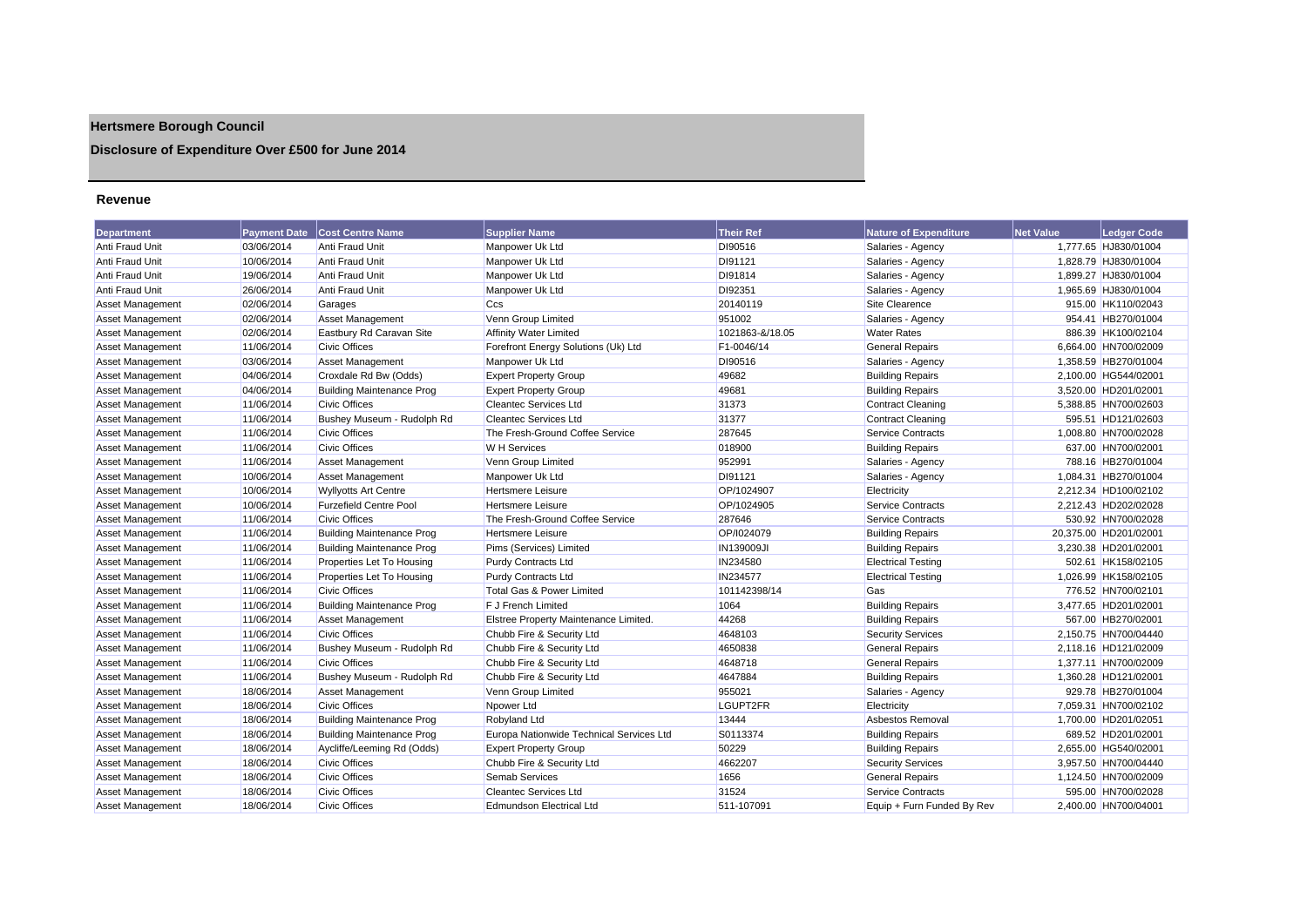| <b>Asset Management</b>         | 19/06/2014 | <b>Asset Management</b>             | Manpower Uk Ltd                          | DI91814         | Salaries - Agency             | 979.10 HB270/01004    |
|---------------------------------|------------|-------------------------------------|------------------------------------------|-----------------|-------------------------------|-----------------------|
| <b>Asset Management</b>         | 24/06/2014 | <b>Building Maintenance Prog</b>    | Welding Engineers (Hertford) Ltd         | 1406056         | <b>Building Repairs</b>       | 2,813.00 HD201/02001  |
| <b>Asset Management</b>         | 24/06/2014 | <b>Building Maintenance Prog</b>    | Europa Nationwide Technical Services Ltd | S0114496        | <b>Building Repairs</b>       | 569.25 HD201/02001    |
| Asset Management                | 24/06/2014 | <b>Civic Offices</b>                | <b>Affinity Water Limited</b>            | 1071683-8/18.06 | <b>Water Rates</b>            | 1,046.94 HN700/02104  |
| <b>Asset Management</b>         | 26/06/2014 | <b>Asset Management</b>             | Manpower Uk Ltd                          | DI92351         | Salaries - Agency             | 1,296.79 HB270/01004  |
| <b>Asset Management</b>         | 25/06/2014 | Garages                             | Elstree Property Maintenance Limited.    | 44264           | <b>Building Repairs</b>       | 530.00 HK110/02001    |
| <b>Audit And Assurance</b>      | 26/06/2014 | <b>Internal Audit</b>               | Hertfordshire County Council             | 1801496067      | Partnership Working           | 18,720.00 HN600/01001 |
| <b>Audit And Assurance</b>      | 26/06/2014 | <b>Internal Audit</b>               | Hertfordshire County Council             | 1801496071      | Partnership Working           | 5,720.00 HN600/01001  |
| <b>Audit And Assurance</b>      | 26/06/2014 | <b>Internal Audit</b>               | Hertfordshire County Council             | 1801547111      | Partnership Working           | 34,960.00 HN600/01001 |
| <b>Building Control</b>         | 18/06/2014 | <b>Building Control</b>             | Mr W E Greeves                           | H/V/350         | Fees                          | 952.75 HG100/04414    |
| <b>Building Control</b>         | 18/06/2014 | <b>Building Control</b>             | <b>Bsi Management Systems</b>            | 94060597/1000   | Iso 9000 Accreditation        | 832.00 HG100/04445    |
| Corporate Communications        | 10/06/2014 | <b>Corporate Communications</b>     | The Copyright Licensing Agency Ltd       | 571308          | Software Licences             | 1,219.60 HB250/04555  |
| Corporate Communications        | 25/06/2014 | <b>Corporate Communications</b>     | Nomad Graphique                          | <b>NOM7083</b>  | Printing                      | 1,200.00 HB250/04311  |
| Corporate Management            | 13/06/2014 | Corporate Management                | <b>Barclays Bank</b>                     | 33274908        | <b>Bank Charges</b>           | 2.250.04 HB220/04404  |
| Corporate Management            | 18/06/2014 | Corporate Management                | <b>Grant Thornton Uk Llp</b>             | 6985071         | <b>External Audit Fees</b>    | 16,230.25 HB220/04430 |
| Corporate Management            | 26/06/2014 | Corporate Management                | <b>Barclays Bank</b>                     | 909682 JUNE14   | <b>Bank Charges</b>           | 4.333.27 HB220/04404  |
| <b>Corporate Support</b>        | 03/06/2014 | <b>Community Safety Partnership</b> | Glennie Ltd                              | 14031           | Miscellaneous Expenses        | 670.00 HE300/04940    |
| Corporate Support               | 02/06/2014 | Cctv                                | <b>British Telecom Redcare</b>           | 20020289        | Telephones- Bt Calls          | 17,120.97 HE400/04503 |
| <b>Corporate Support</b>        | 10/06/2014 | <b>Community Safety Partnership</b> | Quadrant Security Group Plc              | SIN073465       | Equip + Furn Funded By Rev    | 2,975.00 HE300/04001  |
| <b>Corporate Support</b>        | 10/06/2014 | Partnerships & Com Engagement       | <b>Rpt Consulting Limited</b>            | NR 0211         | <b>Consultants Fees</b>       | 1,000.00 HD600/05600  |
| Corporate Support               | 18/06/2014 | Assistance To Vol Organisation      | <b>Borehamwood Seniors</b>               | <b>BWS1705</b>  | Core Funding                  | 5,000.00 HD110/04709  |
| <b>Corporate Support</b>        | 25/06/2014 | Pcso                                | Hertfordshire Constabulary               | OP/1023552      | Subs/Contributions            | 32,000.00 HE330/04706 |
| <b>Customer Services</b>        | 03/06/2014 | <b>Civic Office Keepers</b>         | Proforce 1 Security Ltd                  | <b>PF355</b>    | Salaries - Agency             | 1,782.00 HO300/01001  |
| <b>Customer Services</b>        | 04/06/2014 | <b>Civic Office Keepers</b>         | Proforce 1 Security Ltd                  | PF356           | Salaries - Agency             | 828.00 HO300/01001    |
| <b>Customer Services</b>        | 10/06/2014 | <b>Customers Services</b>           | Internal Systems Limited                 | 12140           | Plant + Equipment Maintenance | 1,800.00 HO100/04040  |
| <b>Democratic Services Unit</b> | 03/06/2014 | <b>Legal Business Unit</b>          | Manpower Uk Ltd                          | DI90516         | Salaries - Agency             | 2,344.08 HN300/01004  |
| <b>Democratic Services Unit</b> | 10/06/2014 | <b>Legal Business Unit</b>          | Manpower Uk Ltd                          | DI91121         | Salaries - Agency             | 2,246.76 HN300/01004  |
| <b>Democratic Services Unit</b> | 11/06/2014 | <b>Civic Expenses</b>               | <b>Haltons Ltd</b>                       | 15691           | Civic Regalia R/M             | 595.83 HB150/04950    |
| Democratic Services Unit        | 19/06/2014 | <b>Legal Business Unit</b>          | Manpower Uk Ltd                          | DI91814         | Salaries - Agency             | 2,510.23 HN300/01004  |
| Democratic Services Unit        | 26/06/2014 | <b>Legal Business Unit</b>          | Manpower Uk Ltd                          | DI92351         | Salaries - Agency             | 2,200.12 HN300/01004  |
| <b>Development Control</b>      | 02/06/2014 | Development Management              | Macdonald & Company                      | 0000054567      | Salaries - Agency             | 5,973.75 HG200/01004  |
| Development Control             | 03/06/2014 | Development Management              | Ringway Infrastructure Services Ltd      | PROFOMA0001     | <b>Contractors Payments</b>   | 1,058.70 HG200/05601  |
| Development Control             | 03/06/2014 | Development Management              | Christopher Marsh & Co Ltd               | 4465            | <b>Viability Assessments</b>  | 750.00 HG200/05606    |
| Development Control             | 03/06/2014 | Development Management              | Christopher Marsh & Co Ltd               | 4464            | <b>Viability Assessments</b>  | 1,600.00 HG200/05606  |
| <b>Development Control</b>      | 02/06/2014 | Development Management              | Macdonald & Company                      | 0000054565      | Salaries - Agency             | 1,170.25 HG200/01004  |
| Development Control             | 03/06/2014 | Development Management              | Mr T Edens                               | 1404            | Legal Fees - External         | 1,706.25 HG200/04415  |
| Development Control             | 03/06/2014 | Development Management              | Hamilton Mercer Training Ltd             | 20958           | <b>Training External</b>      | 795.00 HG200/01403    |
| Development Control             | 03/06/2014 | Development Management              | Manpower Uk Ltd                          | DI90516         | Salaries - Agency             | 1,161.30 HG200/01004  |
| <b>Development Control</b>      | 04/06/2014 | Development Management              | Macdonald & Company                      | 0000054660      | Salaries - Agency             | 1,046.25 HG200/01004  |
| Development Control             | 10/06/2014 | Planning Improvement Project        | Anne Jagger                              | 14240           | Salaries - Agency             | 956.39 HG210/01004    |
| Development Control             | 10/06/2014 | Development Management              | William Lawrence Advertising Ltd         | 37991           | Advertising                   | 4,425.90 HG200/04901  |
| <b>Development Control</b>      | 18/06/2014 | Development Management              | Macdonald & Company                      | 0000054893      | Salaries - Agency             | 1,240.00 HG200/01004  |
| Development Control             | 18/06/2014 | Development Management              | Macdonald & Company                      | 0000054786      | Salaries - Agency             | 860.25 HG200/01004    |
| Development Control             | 18/06/2014 | Development Management              | Macdonald & Company                      | 000054788       | Salaries - Agency             | 1,795.50 HG200/01004  |
| <b>Development Control</b>      | 18/06/2014 | Development Management              | Macdonald & Company                      | 0000054895      | Salaries - Agency             | 1,161.00 HG200/01004  |
| <b>Development Control</b>      | 18/06/2014 | Planning Improvement Project        | Anne Jagger                              | 1431014282      | Salaries - Agency             | 792.88 HG210/01004    |
| <b>Development Control</b>      | 18/06/2014 | <b>Planning Grants</b>              | <b>Idox Software Ltd</b>                 | 7002607         | <b>Consultants Fees</b>       | 950.00 HG210/05600    |
| <b>Development Control</b>      | 25/06/2014 | Development Management              | Macdonald & Company                      | 0000054980      | Salaries - Agency             | 790.50 HG200/01004    |
| <b>Development Control</b>      | 25/06/2014 | Development Management              | Macdonald & Company                      | 0000054983      | Salaries - Agency             | 1.080.00 HG200/01004  |
|                                 |            |                                     |                                          |                 |                               |                       |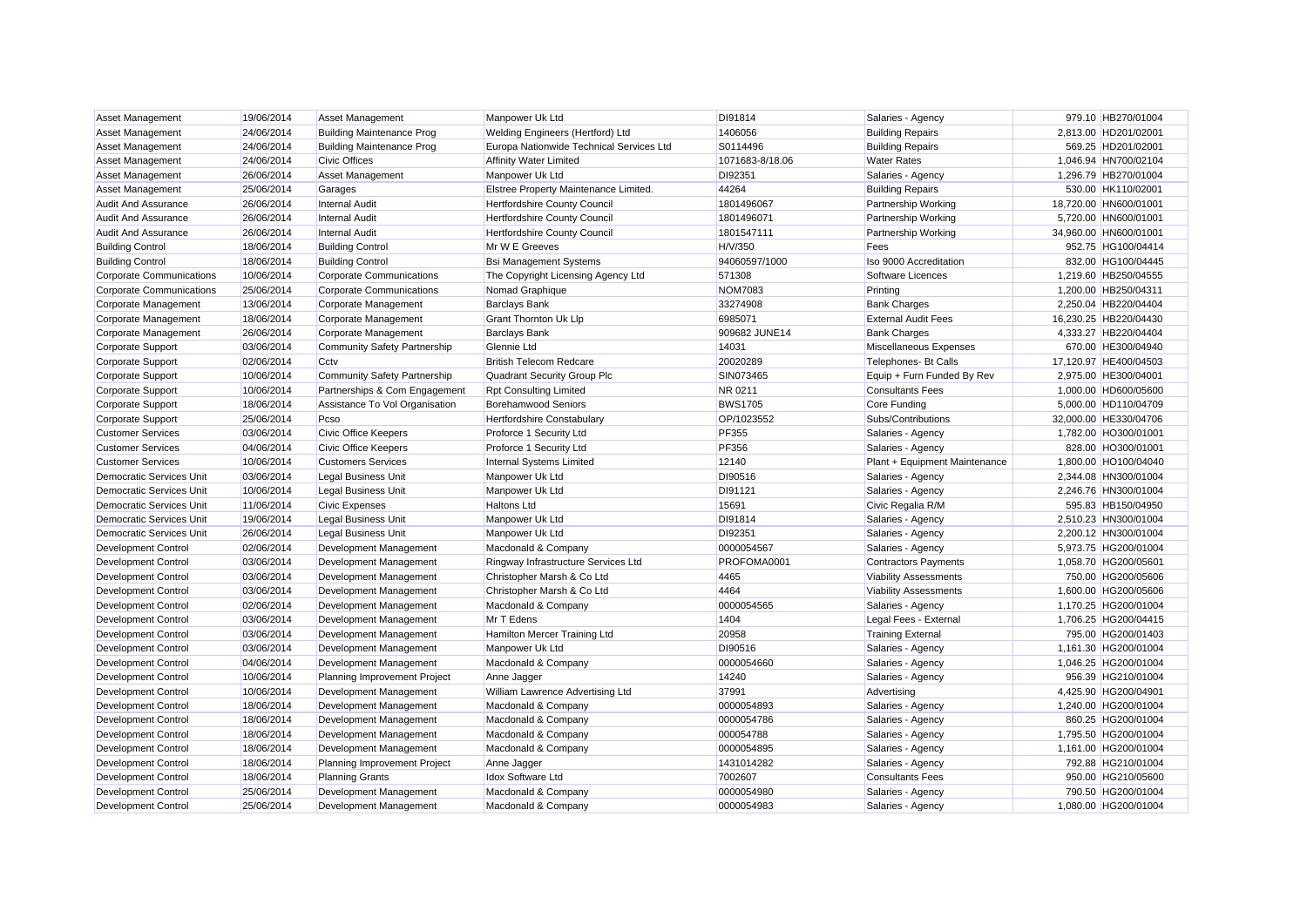| <b>Drainage Services</b>    | 03/06/2014 | <b>Drainage Consultancy</b>      | Manpower Uk Ltd                              | DI90516           | Salaries - Agency              | 505.13 HE640/01004    |
|-----------------------------|------------|----------------------------------|----------------------------------------------|-------------------|--------------------------------|-----------------------|
| <b>Drainage Services</b>    | 03/06/2014 | Land Drainage Maintenance        | Manpower Uk Ltd                              | DI90516           | Salaries - Agency              | 505.13 HE600/01004    |
| <b>Drainage Services</b>    | 03/06/2014 | Revenue Funded Drainage Schs     | Manpower Uk Ltd                              | DI90516           | Salaries - Agency              | 561.13 HE601/01004    |
| <b>Drainage Services</b>    | 04/06/2014 | <b>Drainage Consultancy</b>      | Stanmore Quality Surfacing Ltd               | PPSW73            | <b>Contractors Payments</b>    | 1,749.93 HE640/05601  |
| <b>Drainage Services</b>    | 04/06/2014 | Revenue Funded Drainage Schs     | Leica Geosystems Limited                     | 900175056         | <b>Contractors Payments</b>    | 1,200.00 HE601/05601  |
| <b>Drainage Services</b>    | 10/06/2014 | <b>Drainage Consultancy</b>      | Manpower Uk Ltd                              | DI91121           | Salaries - Agency              | 505.13 HE640/01004    |
| <b>Drainage Services</b>    | 10/06/2014 | <b>Engineering Services Unit</b> | North Hertfordshire College                  | 329922            | <b>Training External</b>       | 1,250.00 HE620/01403  |
| <b>Drainage Services</b>    | 18/06/2014 | <b>Engineering Services Unit</b> | Company Barclaycard                          | <b>MAY 2014</b>   | Vehicle Maintenance + Repairs  | 798.00 HE620/03001    |
| <b>Drainage Services</b>    | 19/06/2014 | <b>Drainage Consultancy</b>      | Manpower Uk Ltd                              | DI91814           | Salaries - Agency              | 505.13 HE640/01004    |
| <b>Drainage Services</b>    | 19/06/2014 | Revenue Funded Drainage Schs     | Manpower Uk Ltd                              | DI91814           | Salaries - Agency              | 516.38 HE601/01004    |
| <b>Drainage Services</b>    | 25/06/2014 | <b>Drainage Consultancy</b>      | R S Bickell & Son                            | RSB <sub>15</sub> | <b>Contractors Payments</b>    | 2,752.00 HE640/05601  |
| <b>Drainage Services</b>    | 25/06/2014 | <b>Engineering Services Unit</b> | Go Plant Ltd                                 | 0000340019        | Vehicle Maintenance + Repairs  | 1,114.23 HE620/03001  |
| <b>Drainage Services</b>    | 25/06/2014 | <b>Engineering Services Unit</b> | Go Plant Ltd                                 | 0000340020        | Vehicle Maintenance + Repairs  | 1,114.23 HE620/03001  |
| <b>Drainage Services</b>    | 25/06/2014 | <b>Engineering Services Unit</b> | Go Plant Ltd                                 | 0000341780        | Vehicle Maintenance + Repairs  | 1,114.23 HE620/03001  |
| <b>Drainage Services</b>    | 26/06/2014 | <b>Drainage Consultancy</b>      | Manpower Uk Ltd                              | DI92351           | Salaries - Agency              | 505.13 HE640/01004    |
| Drainage Services           | 26/06/2014 | Revenue Funded Drainage Schs     | Manpower Uk Ltd                              | DI92351           | Salaries - Agency              | 516.38 HE601/01004    |
| Elections                   | 04/06/2014 | <b>Borough Council Election</b>  | Royal Mail                                   | 9047385059        | Postal Votes Expenses          | 905.18 HB801/04627    |
| Elections                   | 04/06/2014 | <b>Eec Election</b>              | Royal Mail                                   | 9047385059        | Postal Votes Expenses          | 1,183.70 HB807/04627  |
| Elections                   | 25/06/2014 | <b>Borough Council Election</b>  | Royal Mail                                   | 9047282481        | Postal Votes Expenses          | 1,997.57 HB801/04627  |
| Elections                   | 25/06/2014 | <b>Eec Election</b>              | Royal Mail                                   | 9047282481        | Postal Votes Expenses          | 2,612.20 HB807/04627  |
| <b>Environmental Health</b> | 03/06/2014 | <b>Community Toilet Scheme</b>   | Gozde Limited T/A Fiesta Cafe                | 0001              | Miscellaneous Expenses         | 825.00 HE882/04940    |
| <b>Environmental Health</b> | 03/06/2014 | <b>Environmental Health</b>      | Manpower Uk Ltd                              | DI90516           | Salaries - Agency              | 1,880.27 HF700/01004  |
| <b>Environmental Health</b> | 10/06/2014 | <b>Environmental Health</b>      | Manpower Uk Ltd                              | DI91121           | Salaries - Agency              | 2,728.92 HF700/01004  |
| <b>Environmental Health</b> | 18/06/2014 | <b>Environmental Health</b>      | The Answering Service Ltd                    | 21689             | <b>Emergency Call Out</b>      | 796.39 HF700/04505    |
| <b>Environmental Health</b> | 19/06/2014 | <b>Environmental Health</b>      | Manpower Uk Ltd                              | DI91814           | Salaries - Agency              | 3,212.91 HF700/01004  |
| <b>Environmental Health</b> | 26/06/2014 | <b>Environmental Health</b>      | Manpower Uk Ltd                              | DI92351           | Salaries - Agency              | 2,136.28 HF700/01004  |
| <b>Executive Directors</b>  | 03/06/2014 | <b>Executive Directors</b>       | <b>Local Government Association</b>          | 40136927/28       | <b>Training External</b>       | 990.00 HN400/01403    |
| Finance                     | 02/06/2014 | Revenues + Benefits Unit         | Lg Futures                                   | 6001859           | Hcc/Tel/Internet/E.Mail Links  | 4,938.75 HN150/04556  |
| Finance                     | 03/06/2014 | Revenues + Benefits Unit         | Manpower Uk Ltd                              | DI90516           | Salaries - Agency              | 1,661.26 HN150/01004  |
| Finance                     | 10/06/2014 | Revenues + Benefits Unit         | William Lawrence Advertising Ltd             | 37992             | <b>Recruitment Advertising</b> | 1,523.25 HN150/01501  |
| Finance                     | 19/06/2014 | Revenues + Benefits Unit         | Manpower Uk Ltd                              | DI91814           | Salaries - Agency              | 3,085.37 HN150/01004  |
| Finance                     | 26/06/2014 | Revenues + Benefits Unit         | Manpower Uk Ltd                              | DI92351           | Salaries - Agency              | 2,100.80 HN150/01004  |
| Finance                     | 25/06/2014 | Accountancy + Financial Servs    | Albany Software Ltd                          | MINV170426        | Software Licences              | 643.76 HN100/04555    |
| <b>General Expenses</b>     | 03/06/2014 | <b>General Expenses</b>          | East Of England Local Government Association | 9129913           | Subscriptions - Other          | 8,700.00 HB100/04707  |
| <b>General Expenses</b>     | 04/06/2014 | <b>General Expenses</b>          | Firstcare                                    | 4138              | Medical                        | 833.33 HB100/01414    |
| <b>General Expenses</b>     | 10/06/2014 | <b>General Expenses</b>          | <b>Hertsmere Leisure</b>                     | OP/1024908        | Courier                        | 564.14 HB100/04450    |
| <b>General Expenses</b>     | 09/06/2014 | <b>General Expenses</b>          | Hertswood Academy                            | 5100196           | Miscellaneous Expenses         | 23,000.00 HB100/04940 |
| <b>General Expenses</b>     | 18/06/2014 | <b>General Expenses</b>          | Bond Dickenson Llp                           | 4173831           | Legal Fees - External          | 2,478.00 HB100/04415  |
| <b>General Expenses</b>     | 18/06/2014 | <b>General Expenses</b>          | <b>Connect Vending Limited</b>               | <b>INV43265</b>   | Repairs + Renewals             | 538.84 HB100/04002    |
| Housing                     | 25/06/2014 | Homelessness                     | The Housing Reviews Ltd                      | 1487              | Bed + Breakfast                | 715.00 HJ700/04725    |
| Housing                     | 25/06/2014 | <b>Homelessness</b>              | <b>Emergency Accommodation Ltd</b>           | 5/1387            | Bed + Breakfast                | 1,178.00 HJ700/04725  |
| Housing                     | 25/06/2014 | Homelessness                     | <b>Emergency Accommodation Ltd</b>           | 5/1461            | Bed + Breakfast                | 1,798.00 HJ700/04725  |
| Housing                     | 25/06/2014 | Homelessness                     | <b>Emergency Accommodation Ltd</b>           | 5/1463            | Bed + Breakfast                | 1,054.00 HJ700/04725  |
| Housing                     | 25/06/2014 | Homelessness                     | <b>Emergency Accommodation Ltd</b>           | 5/1477            | Bed + Breakfast                | 1,488.00 HJ700/04725  |
| Housing                     | 25/06/2014 | <b>Homelessness</b>              | <b>Emergency Accommodation Ltd</b>           | 5/1478            | Bed + Breakfast                | 1.488.00 HJ700/04725  |
| Housing                     | 25/06/2014 | Homelessness                     | Assetgrove Lettings Ltd                      | 5477              | Bed + Breakfast                | 1,395.00 HJ700/04725  |
| Housing                     | 25/06/2014 | Homelessness                     | Assetgrove Lettings Ltd                      | 5479              | Bed + Breakfast                | 805.00 HJ700/04725    |
| Housing                     | 25/06/2014 | <b>Homelessness</b>              | Assetgrove Lettings Ltd                      | 5480              | Bed + Breakfast                | 1,085.00 HJ700/04725  |
| Housing                     | 25/06/2014 | <b>Homelessness</b>              | Assetgrove Lettings Ltd                      | 5481              | Bed + Breakfast                | 1.705.00 HJ700/04725  |
|                             |            |                                  |                                              |                   |                                |                       |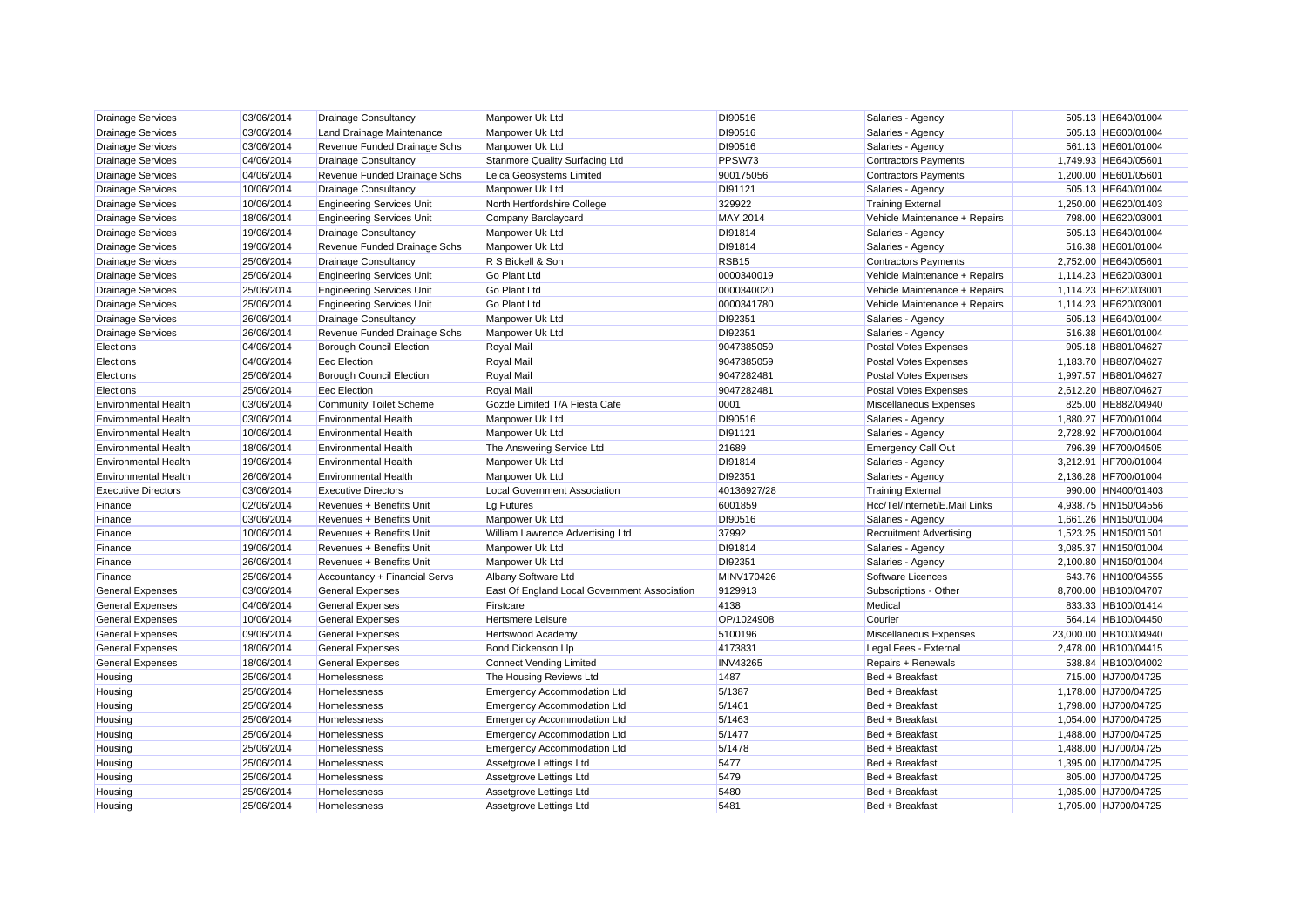| Housing                          | 25/06/2014 | Homelessness              | Assetgrove Lettings Ltd                      | 5482       | Bed + Breakfast                | 1,395.00 HJ700/04725 |
|----------------------------------|------------|---------------------------|----------------------------------------------|------------|--------------------------------|----------------------|
| Housing                          | 25/06/2014 | Homelessness              | Assetgrove Lettings Ltd                      | 5483       | Bed + Breakfast                | 896.00 HJ700/04725   |
| Housing                          | 25/06/2014 | Homelessness              | Assetgrove Lettings Ltd                      | 5484       | Bed + Breakfast                | 1,240.00 HJ700/04725 |
| Housing                          | 25/06/2014 | Homelessness              | Assetgrove Lettings Ltd                      | 5487       | Bed + Breakfast                | 1,240.00 HJ700/04725 |
| Housing                          | 25/06/2014 | Homelessness              | Assetgrove Lettings Ltd                      | 5488       | Bed + Breakfast                | 1,333.00 HJ700/04725 |
| Housing                          | 25/06/2014 | Homelessness              | Assetgrove Lettings Ltd                      | 5489       | Bed + Breakfast                | 1,240.00 HJ700/04725 |
| Housing                          | 25/06/2014 | Homelessness              | Assetgrove Lettings Ltd                      | 5490       | Bed + Breakfast                | 1,395.00 HJ700/04725 |
| Housing                          | 25/06/2014 | Homelessness              | Assetgrove Lettings Ltd                      | 5491       | Bed + Breakfast                | 1,550.00 HJ700/04725 |
| Housing                          | 25/06/2014 | Homelessness              | Assetgrove Lettings Ltd                      | 5492       | Bed + Breakfast                | 1,085.00 HJ700/04725 |
| Housing                          | 25/06/2014 | Homelessness              | Assetgrove Lettings Ltd                      | 5495       | Bed + Breakfast                | 930.00 HJ700/04725   |
| Housing                          | 25/06/2014 | Homelessness              | Assetgrove Lettings Ltd                      | 5496       | Bed + Breakfast                | 1,085.00 HJ700/04725 |
| Housing                          | 25/06/2014 | Homelessness              | Assetgrove Lettings Ltd                      | 5497       | Bed + Breakfast                | 930.00 HJ700/04725   |
| Housing                          | 25/06/2014 | Homelessness              | Assetgrove Lettings Ltd                      | 5498       | Bed + Breakfast                | 1,395.00 HJ700/04725 |
| Housing                          | 25/06/2014 | Homelessness              | Assetgrove Lettings Ltd                      | 5499       | Bed + Breakfast                | 605.00 HJ700/04725   |
| Housing                          | 25/06/2014 | Homelessness              | Assetgrove Lettings Ltd                      | 5512       | Bed + Breakfast                | 1,170.00 HJ700/04725 |
| Housing                          | 25/06/2014 | Homelessness              | Assetgrove Lettings Ltd                      | 5513       | Bed + Breakfast                | 1,300.00 HJ700/04725 |
| Housing                          | 25/06/2014 | Homelessness              | Altwood Housing                              | 1637       | Bed + Breakfast                | 957.00 HJ700/04725   |
| Housing                          | 25/06/2014 | Homelessness              | Altwood Housing                              | 1637/2     | Bed + Breakfast                | 1,023.00 HJ700/04725 |
| Housing                          | 25/06/2014 | Homelessness              | Altwood Housing                              | 1637/3     | Bed + Breakfast                | 858.00 HJ700/04725   |
| Housing                          | 25/06/2014 | Homelessness              | Altwood Housing                              | 1637/4     | Bed + Breakfast                | 1,705.00 HJ700/04725 |
| Housing                          | 25/06/2014 | Homelessness              | Altwood Housing                              | 1637/5     | Bed + Breakfast                | 1,023.00 HJ700/04725 |
| Housing                          | 25/06/2014 | Homelessness              | Altwood Housing                              | 1637/6     | Bed + Breakfast                | 957.00 HJ700/04725   |
| Housing                          | 25/06/2014 | Homelessness              | Altwood Housing                              | 1637/7     | Bed + Breakfast                | 1,023.00 HJ700/04725 |
| Housing                          | 25/06/2014 | Homelessness              | Altwood Housing                              | 1637/9     | Bed + Breakfast                | 1,023.00 HJ700/04725 |
| Housing                          | 25/06/2014 | Homelessness              | Altwood Housing                              | 1637/10    | Bed + Breakfast                | 1,023.00 HJ700/04725 |
| Housing                          | 25/06/2014 | Homelessness              | Altwood Housing                              | 1637/11    | Bed + Breakfast                | 1,023.00 HJ700/04725 |
| Housing                          | 25/06/2014 | Homelessness              | Shiraz Jivraj                                | 1061       | Bed + Breakfast                | 6,975.00 HJ700/04725 |
| <b>Hr Operations</b>             | 03/06/2014 | <b>Strategic Training</b> | <b>Elas</b>                                  | 30188      | <b>Training External</b>       | 995.00 HB210/01403   |
| <b>Hr Operations</b>             | 04/06/2014 | <b>Strategic Training</b> | <b>Planet Training Ltd</b>                   | 1847       | <b>Training External</b>       | 1,440.00 HB210/01403 |
| <b>Human Resources</b>           | 18/06/2014 | <b>Human Resources</b>    | Iken Business Ltd                            | IK23397    | <b>Training External</b>       | 690.40 HN500/01403   |
| <b>Human Resources</b>           | 18/06/2014 | <b>Human Resources</b>    | Iken Business Ltd                            | IK23382    | <b>Training External</b>       | 6,870.00 HN500/01403 |
| <b>Human Resources</b>           | 25/06/2014 | <b>Human Resources</b>    | East Of England Local Government Association | 9132729    | <b>Training External</b>       | 3,600.00 HN500/01403 |
| <b>Information Services Unit</b> | 03/06/2014 | Information Services (Is) | Satisnet                                     | 8406       | Internet + It Security         | 1,950.00 HN200/04538 |
| <b>Information Services Unit</b> | 02/06/2014 | Civic Office Telephones   | Oak Telecom Ltd                              | M43172     | <b>Telephone Maintenance</b>   | 700.00 HN210/04516   |
| <b>Information Services Unit</b> | 10/06/2014 | Information Services (Is) | <b>Internal Systems Limited</b>              | 12085      | Central Infrastructure Renewal | 1,885.00 HN200/04510 |
| <b>Information Services Unit</b> | 25/06/2014 | Civic Office Telephones   | Daisy Communications Ltd                     | 4298831    | Telephones- Bt Equipment       | 809.06 HN210/04504   |
| <b>Information Services Unit</b> | 25/06/2014 | Civic Office Telephones   | Daisy Communications Ltd                     | 4298831    | Telephones-C+W Calls           | 500.15 HN210/04553   |
| <b>Information Services Unit</b> | 25/06/2014 | Information Services (Is) | Caretower                                    | 143259     | Internet + It Security         | 7,974.00 HN200/04538 |
| <b>Information Services Unit</b> | 25/06/2014 | Information Services (Is) | Caretower                                    | 143894     | Internet + It Security         | 1,285.00 HN200/04538 |
| <b>Local Land Charges</b>        | 03/06/2014 | <b>Land Charges</b>       | Manpower Uk Ltd                              | DI90516    | Salaries - Agency              | 520.20 HC100/01004   |
| <b>Local Land Charges</b>        | 26/06/2014 | <b>Land Charges</b>       | Hertfordshire County Council                 | 1801558602 | <b>Commons Registration</b>    | 2,036.00 HC100/04624 |
| <b>Local Land Charges</b>        | 26/06/2014 | <b>Land Charges</b>       | <b>Hertfordshire County Council</b>          | 1801544841 | <b>Commons Registration</b>    | 2,478.00 HC100/04624 |
| Parking                          | 03/06/2014 | <b>Parking Services</b>   | <b>Liberty Services</b>                      | 92885      | Printing                       | 3,360.00 HH800/04311 |
| Parking                          | 03/06/2014 | <b>Parking Services</b>   | Manpower Uk Ltd                              | DI90516    | Salaries - Agency              | 906.98 HH800/01004   |
| Parking                          | 10/06/2014 | <b>Parking Services</b>   | Manpower Uk Ltd                              | DI91121    | Salaries - Agency              | 705.43 HH800/01004   |
| Parking                          | 11/06/2014 | <b>Parking Services</b>   | Hall & Kay Fire Engineering                  | 15985      | <b>General Repairs</b>         | 540.50 HH800/02009   |
| Parking                          | 18/06/2014 | <b>Parking Services</b>   | G4s Cash Solutions (Uk) Ltd                  | 01715557   | <b>Security Services</b>       | 554.15 HH800/04440   |
| Parking                          | 19/06/2014 | <b>Parking Services</b>   | Manpower Uk Ltd                              | DI91814    | Salaries - Agency              | 1.007.76 HH800/01004 |
| Parking                          | 26/06/2014 | <b>Parking Services</b>   | Manpower Uk Ltd                              | DI92351    | Salaries - Agency              | 1.007.76 HH800/01004 |
|                                  |            |                           |                                              |            |                                |                      |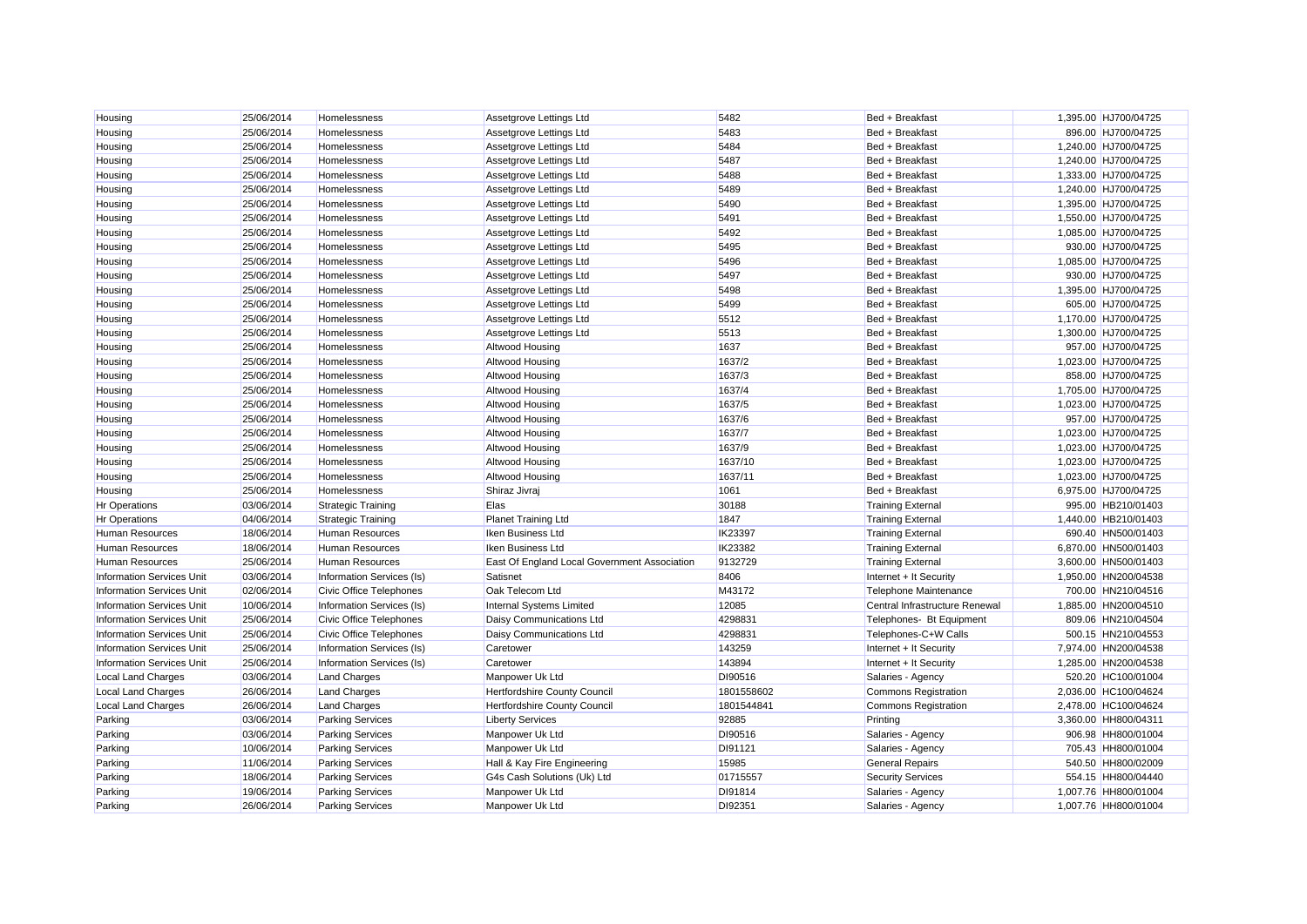| Parks And Amenities Manager | 04/06/2014 | Parks                           | Sanctus Limited                        | S/1581/01/14    | <b>Building Repairs</b>          | 2,665.00 HD300/02001  |
|-----------------------------|------------|---------------------------------|----------------------------------------|-----------------|----------------------------------|-----------------------|
| Parks And Amenities Manager | 10/06/2014 | Parks                           | John O'Conner Grounds Maintenance      | 47006           | Vandalism Repairs                | 725.00 HD300/02003    |
| Parks And Amenities Manager | 10/06/2014 | Parks                           | J & S O'Connell                        | JS1243          | <b>General Repairs</b>           | 4,250.00 HD300/02009  |
| Parks And Amenities Manager | 10/06/2014 | Arboricultural Work-P/Bar       | <b>Gristwood And Toms Limited</b>      | 27262           | <b>Contractors Payments</b>      | 1,495.00 HD391/05601  |
| Parks And Amenities Manager | 18/06/2014 | Parks                           | Aecom                                  | 28192437        | <b>Building Repairs</b>          | 2,570.96 HD300/02001  |
| Parks And Amenities Manager | 18/06/2014 | Arboricultural Work-Bushey      | <b>Gristwood And Toms Limited</b>      | 27290           | <b>Contractors Payments</b>      | 565.00 HD392/05601    |
| Parks And Amenities Manager | 18/06/2014 | Arboricultural Work-Bushey      | <b>Gristwood And Toms Limited</b>      | 27278           | <b>Contractors Payments</b>      | 630.00 HD392/05601    |
| Parks And Amenities Manager | 18/06/2014 | Arboricultural Work-B/Wood      | <b>Gristwood And Toms Limited</b>      | 27281           | <b>Contractors Payments</b>      | 1,350.00 HD390/05601  |
| Parks And Amenities Manager | 18/06/2014 | Arboricultural Work-B/Wood      | <b>Gristwood And Toms Limited</b>      | 27282           | <b>Contractors Payments</b>      | 1,250.00 HD390/05601  |
| Parks And Amenities Manager | 18/06/2014 | Parks                           | J & S O'Connell                        | JS1245          | <b>General Repairs</b>           | 1,850.00 HD300/02009  |
| Parks And Amenities Manager | 18/06/2014 | Bwood/Elstree/Shenley Gnd Mnt   | John O'Conner Grounds Maintenance      | 46889           | <b>Contractors Payments</b>      | 5,156.90 HD372/05601  |
| Parks And Amenities Manager | 18/06/2014 | Parks Cleansing                 | John O'Conner Grounds Maintenance      | 47073           | <b>Contractors Payments</b>      | 1,120.00 HD302/05601  |
| Parks And Amenities Manager | 18/06/2014 | Parks                           | <b>Semab Services</b>                  | 1654            | <b>General Repairs</b>           | 680.00 HD300/02009    |
| Parks And Amenities Manager | 18/06/2014 | <b>Contract Cleaning</b>        | Ccs                                    | CCS 20140124    | <b>Contractors Payments</b>      | 650.00 HD380/05601    |
| Parks And Amenities Manager | 18/06/2014 | Parks                           | <b>Proludic Ltd</b>                    | 5186 J368601    | Parks Development                | 1,876.00 HD300/05604  |
| Parks And Amenities Manager | 18/06/2014 | Parks                           | <b>Proludic Ltd</b>                    | 5183 J3686      | <b>Parks Development</b>         | 4,005.00 HD300/05604  |
| Parks And Amenities Manager | 18/06/2014 | Allum Ln Cemetery+Closed Gnd    | John O'Conner Grounds Maintenance      | 46396           | <b>Gm Contract Payments</b>      | 5,347.11 HE101/05605  |
| Parks And Amenities Manager | 18/06/2014 | Bushey/Radlett Ground Maint.    | John O'Conner Grounds Maintenance      | 46396           | <b>Gm Contract Payments</b>      | 14,184.21 HD371/05605 |
| Parks And Amenities Manager | 18/06/2014 | Bwood/Elstree/Shenley Gnd Mnt   | John O'Conner Grounds Maintenance      | 46396           | <b>Gm Contract Payments</b>      | 25,395.30 HD372/05605 |
| Parks And Amenities Manager | 18/06/2014 | <b>Parks Cleansing</b>          | John O'Conner Grounds Maintenance      | 46396           | <b>Gm Contract Payments</b>      | 6,169.38 HD302/05605  |
| Parks And Amenities Manager | 18/06/2014 | Pbar/Sth Mimms/Ridge Gnd Mnt    | John O'Conner Grounds Maintenance      | 46396           | <b>Gm Contract Payments</b>      | 13,661.10 HD373/05605 |
| Parks And Amenities Manager | 25/06/2014 | <b>Aboricultural Surveys</b>    | <b>Gristwood And Toms Limited</b>      | 27332           | <b>Contractors Payments</b>      | 12,985.00 HD396/05601 |
| Parks And Amenities Manager | 25/06/2014 | Arboricultural Work-B/Wood      | <b>Gristwood And Toms Limited</b>      | 27333           | <b>Contractors Payments</b>      | 12,182.00 HD390/05601 |
| <b>Planning Policy</b>      | 03/06/2014 | <b>Planning Policy</b>          | <b>Beams Ltd</b>                       | 2278(B)         | <b>Consultants Fees</b>          | 1,337.50 HG300/05600  |
| <b>Planning Policy</b>      | 03/06/2014 | <b>Planning Policy</b>          | <b>Treesubs Ltd</b>                    | 14208           | <b>Consultants Fees</b>          | 500.00 HG300/05600    |
| <b>Planning Policy</b>      | 03/06/2014 | <b>Planning Policy</b>          | Macdonald & Company                    | 0000054357      | Salaries - Agency                | 1,065.75 HG300/01004  |
| <b>Planning Policy</b>      | 03/06/2014 | <b>Planning Policy</b>          | <b>Aylesbury Vale District Council</b> | 271564/271565   | Partnership Working              | 3,417.35 HG300/05600  |
| <b>Planning Policy</b>      | 02/06/2014 | <b>Planning Policy</b>          | Macdonald & Company                    | 0000054568      | Salaries - Agency                | 2.021.09 HG300/01004  |
| <b>Planning Policy</b>      | 02/06/2014 | <b>Planning Policy</b>          | Macdonald & Company                    | 0000054566      | Salaries - Agency                | 1,063.14 HG300/01004  |
| <b>Planning Policy</b>      | 03/06/2014 | <b>Planning Policy</b>          | Manpower Uk Ltd                        | DI90516         | Salaries - Agency                | 1,147.40 HG300/01004  |
| <b>Planning Policy</b>      | 04/06/2014 | <b>Planning Policy</b>          | Beams Ltd                              | 2284(B)         | <b>Consultants Fees</b>          | 1,300.00 HG300/05600  |
| <b>Planning Policy</b>      | 10/06/2014 | <b>Planning Policy</b>          | <b>Idox Software Ltd</b>               | 101335          | <b>Planning Computer Systems</b> | 18,000.00 HG300/04514 |
| <b>Planning Policy</b>      | 10/06/2014 | <b>Planning Policy</b>          | Manpower Uk Ltd                        | DI91121         | Salaries - Agency                | 959.67 HG300/01004    |
| <b>Planning Policy</b>      | 18/06/2014 | <b>Planning Policy</b>          | Macdonald & Company                    | 0000054661      | Salaries - Agency                | 1,058.50 HG300/01004  |
| <b>Planning Policy</b>      | 18/06/2014 | <b>Planning Policy</b>          | <b>Hertsmere Community Transport</b>   | 063             | <b>Community Shopper</b>         | 10,000.00 HG300/03202 |
| <b>Planning Policy</b>      | 19/06/2014 | <b>Planning Policy</b>          | Manpower Uk Ltd                        | DI91814         | Salaries - Agency                | 1,170.36 HG300/01004  |
| <b>Planning Policy</b>      | 25/06/2014 | <b>Planning Policy</b>          | Macdonald & Company                    | 0000054896      | Salaries - Agency                | 1,147.70 HG300/01004  |
| <b>Planning Policy</b>      | 25/06/2014 | <b>Planning Policy</b>          | Macdonald & Company                    | 0000054894      | Salaries - Agency                | 1,051.25 HG300/01004  |
| <b>Planning Policy</b>      | 25/06/2014 | <b>Planning Policy</b>          | Macdonald & Company                    | 0000054787      | Salaries - Agency                | 1,024.57 HG300/01004  |
| <b>Planning Policy</b>      | 25/06/2014 | <b>Planning Policy</b>          | Macdonald & Company                    | 0000054984      | Salaries - Agency                | 1,133.63 HG300/01004  |
| <b>Planning Policy</b>      | 26/06/2014 | <b>Planning Policy</b>          | Manpower Uk Ltd                        | DI92351         | Salaries - Agency                | 1,294.75 HG300/01004  |
| <b>Planning Policy</b>      | 26/06/2014 | <b>Local Development Scheme</b> | <b>Bps Dorking Ltd</b>                 | 98001/790/17.6. | <b>Consultants Fees</b>          | 3,080.00 HG310/05600  |
| <b>Print Services</b>       | 03/06/2014 | Design + Print Services         | <b>Pitney Bowes Ltd</b>                | 21649695        | Maintenance Of Envelope Insert   | 2,509.19 HN900/04073  |
| <b>Print Services</b>       | 03/06/2014 | Design + Print Services         | <b>Pitney Bowes Ltd</b>                | 41480030        | <b>Postal Franking</b>           | 5,000.00 HN900/04506  |
| <b>Print Services</b>       | 11/06/2014 | Design + Print Services         | Df One Design                          | HBC029          | <b>Contractors Payments</b>      | 686.00 HN900/05601    |
| <b>Print Services</b>       | 11/06/2014 | Design + Print Services         | Wembley Laminates Limited              | 28952           | <b>Contractors Payments</b>      | 1,990.00 HN900/05601  |
| <b>Print Services</b>       | 11/06/2014 | Design + Print Services         | Canon Uk Ltd                           | 401514987       | Photocopying                     | 565.78 HN900/04302    |
| <b>Print Services</b>       | 11/06/2014 | Design + Print Services         | Canon Uk Ltd                           | 401522404       | Repairs + Renewals               | 592.00 HN900/04002    |
| <b>Print Services</b>       | 25/06/2014 | Design + Print Services         | Royal Mail                             | 1108956234      | <b>Postal Franking</b>           | 500.00 HN900/04506    |